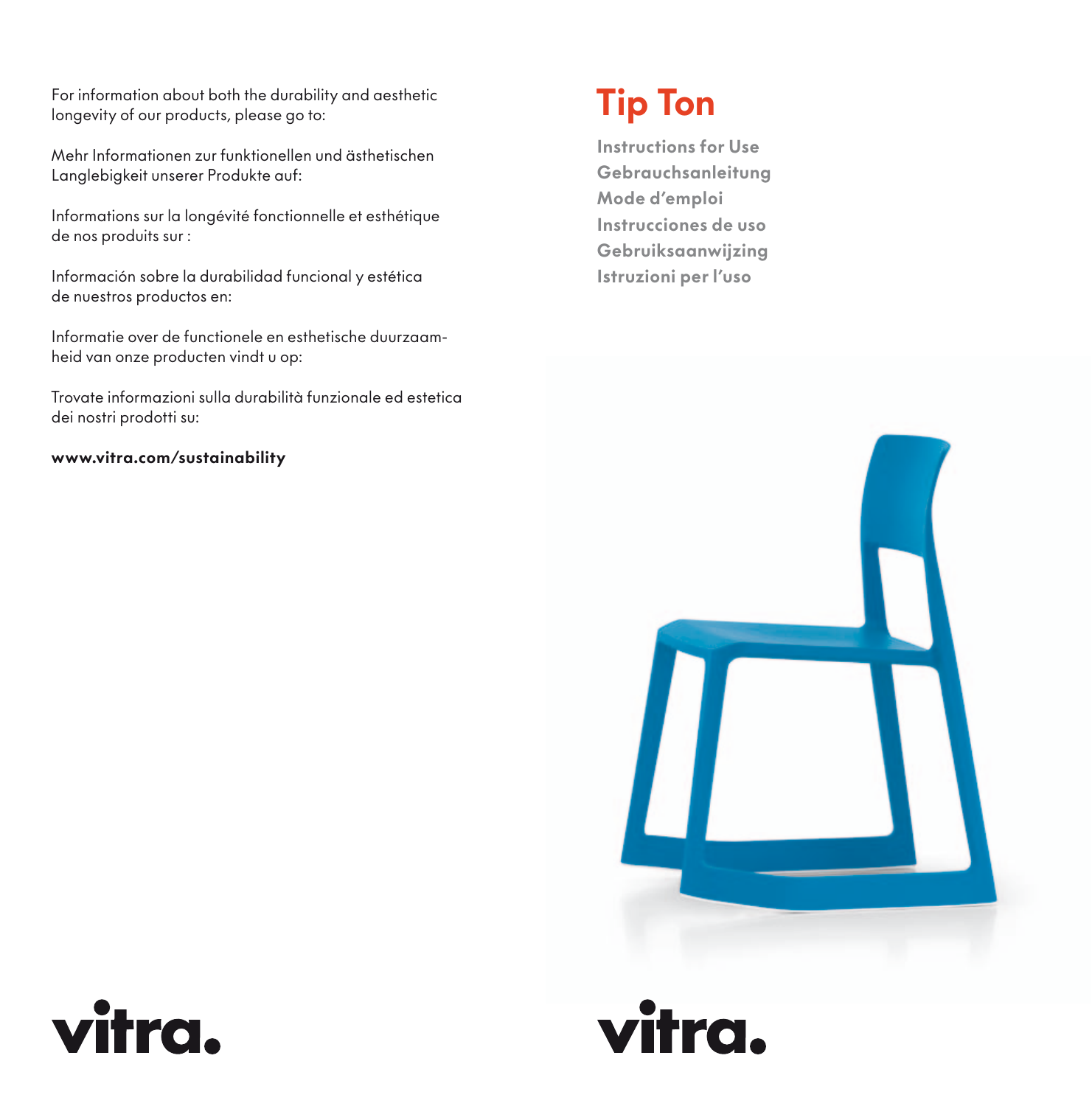You have decided to purchase a Vitra quality product. The Vitra brand is a guarantee that you own an original product by Edward Barber and Jay Osgerby. Vitra is certified to ISO 9001 and, since 1997, to ISO 14001. We place value on the long working life of our products, on making it easy to replace parts which wear out and, wherever possible, on the use of materials which can be recycled.

Tip Ton complies with EN 13761, EN 1728, DIN 1729 Part 1 + 2, ISO 5970 and ANSI/BIFMA X 5.1 – 2011.

Sie haben sich für ein Vitra-Qualitätsprodukt entschieden. Die Marke Vitra garantiert Ihnen, dass Sie ein Original-Produkt von Edward Barber und Jay Osgerby besitzen. Vitra ist nach ISO 9001 und seit 1997 nach ISO 14001 zertifiziert. Wir legen Wert auf eine lange Lebensdauer unserer Produkte, auf den einfachen Austausch von Verschleissteilen und soweit möglich auf die Verwendung von recycelbaren Materialien.

Tip Ton entspricht EN 13761, EN 1728, DIN 1729 Teil 1 + 2, ISO 5970 und ANSI/BIFMA X 5.1 – 2011.

Vous avez choisi un produit de qualité Vitra. La marque Vitra vous garantit de posséder un produit authentique de Edward Barber et Jay Osgerby.

Vitra est certifié ISO 9001 et, depuis 1997, ISO 14001. Nous accordons une importance primordiale à la durabilité de nos produits, au remplacement simple des pièces d'usure et, dans la mesure du possible, à l'utilisation de matériaux recyclables.

Tip Ton répond aux exigences des normes EN 13761, EN 1728, DIN 1729, Partie 1 et 2, ISO 5970 et ANSI/BIFMA X 5.1 – 2011.

Acaba de adquirir un producto de calidad Vitra. La marca Vitra le garantiza que ha adquirido un producto original de Edward Barber y Jay Osgerby.

Vitra cuenta con el certificado ISO 9001 y desde 1997 con el ISO 14001. Prácticamente sólo empleamos materiales reciclables que se pueden separar fácilmente, ya que los productos son desmontables, y además consideramos como algo crucial la durabilidad de nuestros productos y la sustitución sencilla de las piezas de desgaste.

Tip Ton cumple las normas EN 13761, EN 1728, DIN 1729 parte 1 + 2, ISO 5970 y ANSI/BIFMA X 5.1 – 2011.

Gefeliciteerd met uw aankoop van een Vitra-kwaliteitsproduct. Het merk Vitra verschaft u de zekerheid dat u een origineel product van Edward Barber en Jay Osgerby in uw bezit heeft.

Vitra is ISO 9001 en sinds 1997 ook ISO 14001 gecertificeerd. Wij hechten waarde aan een lange levensduur van onze producten en een eenvoudige vervanging van versleten onderdelen en gebruiken zoveel mogelijk recycleerbare materialen.

Tip Ton voldoet aan EN 13761, EN 1728, DIN 1729 deel 1 + 2, ISO 5970 en ANSI/BIFMA X 5.1 – 2011.

Avete scelto un prodotto di qualità Vitra. Il marchio Vitra vi garantisce di essere in possesso di un prodotto originale di Edward Barber e Jay Osgerby.

Vitra è certificata ISO 9001 e dal 1997 anche ISO 14001. Per noi è importante la lunga durata dei nostri prodotti, la facilità di sostituzione dei componenti usurati e se possibile l'impiego di materiali riciclabili.

Tip Ton è conforme alle norme EN 13761, EN 1728, DIN 1729 parte 1 + 2, ISO 5970 e ANSI/BIFMA X 5.1 – 2011.

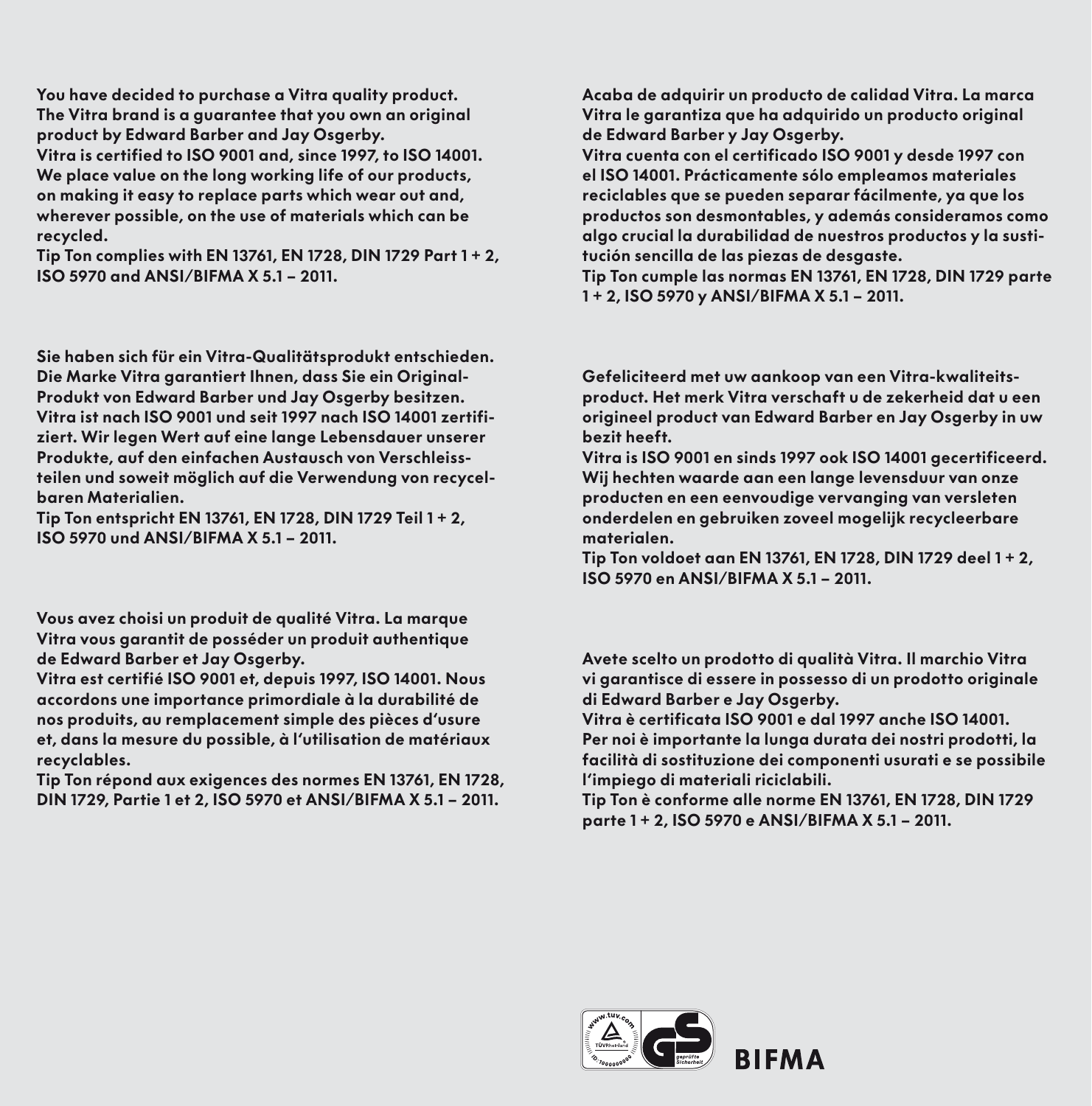We hope you are delighted with your new Tip Ton by Edward Barber and Jay Osgerby.

Wir wünschen Ihnen viel Freude mit Ihrem neuen Tip Ton von Edward Barber und Jay Osgerby.

Nous espérons que votre nouveau Tip Ton de Edward Barber et Jay Osgerby vous apportera entière satisfaction.

Le deseamos que disfrute con su nueva Tip Ton de Edward Barber y Jay Osgerby.

Wij wensen u veel plezier met uw nieuwe Tip Ton van Edward Barber en Jay Osgerby.

Ci auguriamo che possiate apprezzare appieno la qualità della vostra nuova Tip Ton di Edward Barber e Jay Osgerby.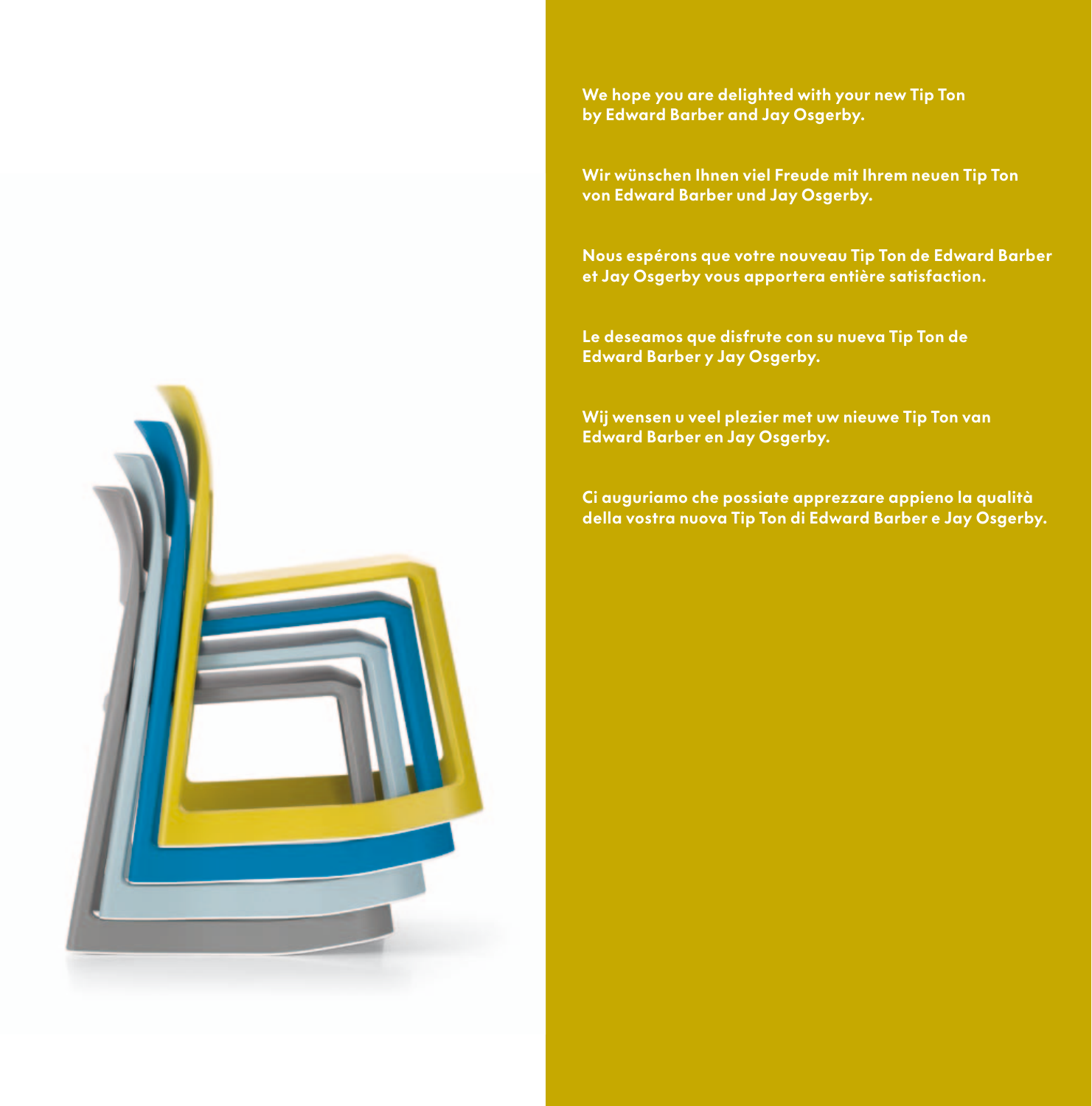

Edward Barber and Jay Osgerby (born in England in 1969) studied architecture together at the Royal College of Art in London. Since that time they have worked on projects where industrial design, furniture design and architecture intersect. Tip Ton is their first design in collaboration with Vitra.

Edward Barber und Jay Osgerby (geboren 1969 in England) haben gemeinsam am Royal College of Art in London Architektur studiert. Seit jener Zeit arbeiten sie zusammen an der Schnittstelle zwischen Industriedesign, Möbeldesign und Architektur. Tip Ton ist ihr erster Entwurf, der in Zusammenarbeit mit Vitra entstanden ist.

Edward Barber et Jay Osgerby (nés en 1969 en Angleterre) ont fait ensemble des études d'architecture au Royal College of Art à Londres. Depuis cette époque, ils travaillent en étroite collaboration, à l'interface du design industriel, du design mobilier et de l'architecture. Tip Ton est leur première création conçue en collaboration avec Vitra.

Edward Barber y Jay Osgerby (nacidos en el Reino Unido en 1969) estudiaron juntos arquitectura en el Royal College of Art de Londres.Desde aquella época han trabajado en conjunto en el punto de convergencia entre la arquitectura y el diseño industrial y de mobiliario. Tip Ton es su primer diseño realizado en colaboración con Vitra.

Edward Barber en Jay Osaerby (geboren in 1969 in Engeland) hebben samen architectuur gestudeerd aan het Royal College of Art in Londen. Sindsdien werken ze samen op het kruispunt van industrieel ontwerp, meubelontwerp en architectuur. Tip Ton is hun eerste ontwerp dat ontstaan is in samenwerking met Vitra.

Edward Barber e Jay Osgerby (nati in Inghilterra nel 1969) hanno studiato insieme architettura al Royal College of Art di Londra. Da allora, lavorano insieme come punto di intersezione tra design industriale, design del mobile e architettura. Tip Ton è il loro primo progetto nato dalla collaborazione con Vitra.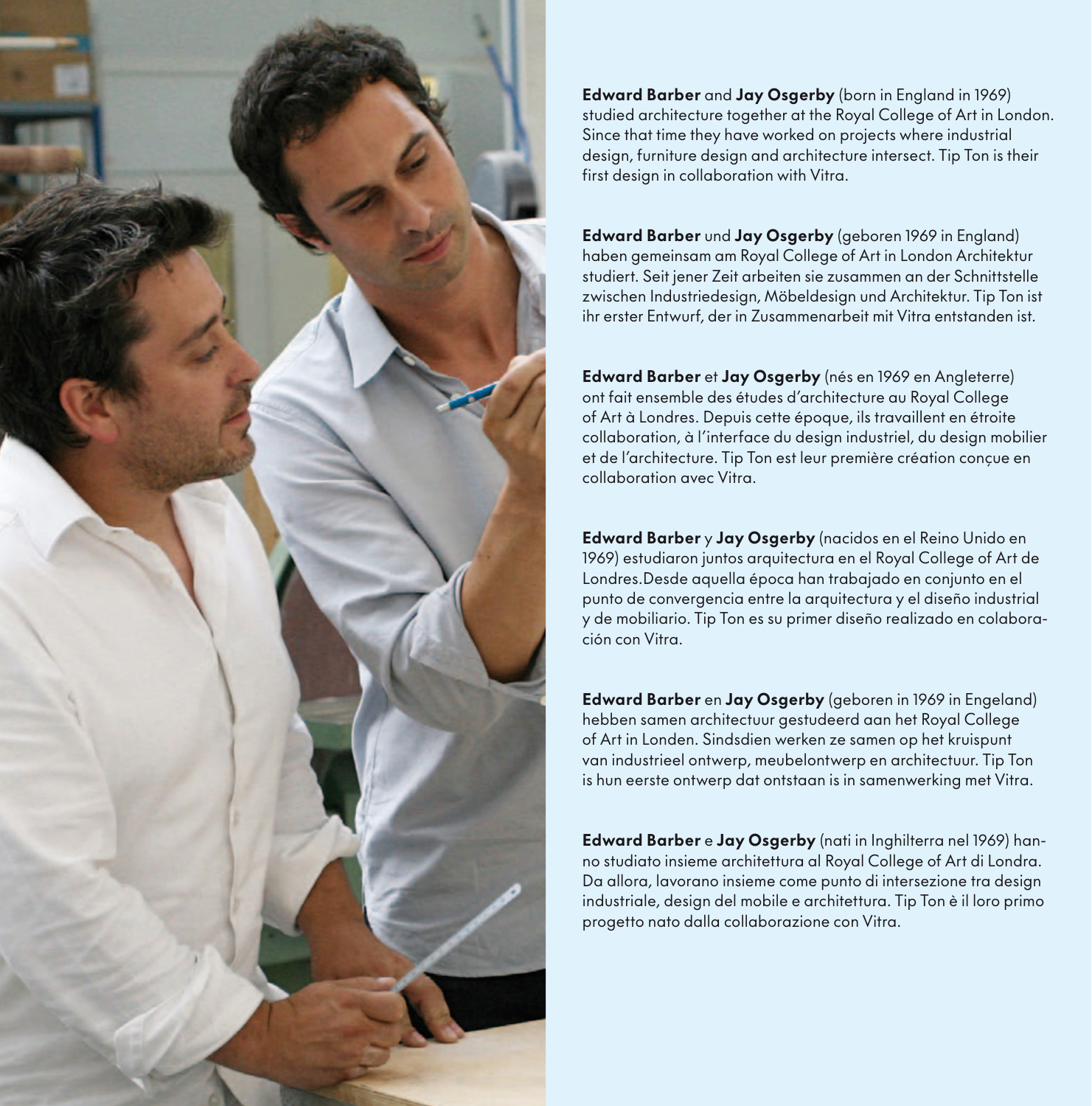

Tip Ton defines a whole new chair typology: the solid plastic chair with forward-tilt action. Its name refers to the two types of sitting experiences that characterise the chair – from a normal position, Tip Ton can be tilted a few degrees forward where it then stays in place. The innovation behind this seemingly simple feature lies in the skids, which rise at a nine-degree angle. The forward-tilt sitting position, until now the preserve of mechanical office chairs, straightens the pelvis and spine and thus improves circulation to the abdominal and back muscles.

Tip Ton is made of polypropylene and is manufactured from a single mould without the use of mechanical components. This makes it extremely durable and up to 100% recyclable.

Tip Ton definiert eine neue Stuhl-Typologie: den nach vorne neigbaren Vollkunststoffstuhl. Sein Name deutet die charakteristische zweifache Sitzerfahrung an – aus der Normalposition lässt sich Tip Ton nach vorne kippen, wo der Stuhl um einige Grad geneigt stehen bleibt. Die Innovation hinter dieser auf den ersten Blick einfachen Aktion besteht in den vorne um neun Grad ansteigenden Bodenkufen. Die vorgeneigte Sitzposition, die bislang mechanischen Bürostühlen vorbehalten war, richtet Becken und Rückgrat auf und verbessert so die Durchblutung der Bauch- und Rückenmuskulatur.

Tip Ton besteht aus Polypropylen und wird ohne mechanische Komponenten aus einer einzigen Gussform hergestellt. Damit ist er äusserst langlebig und zu 100 % recycelbar.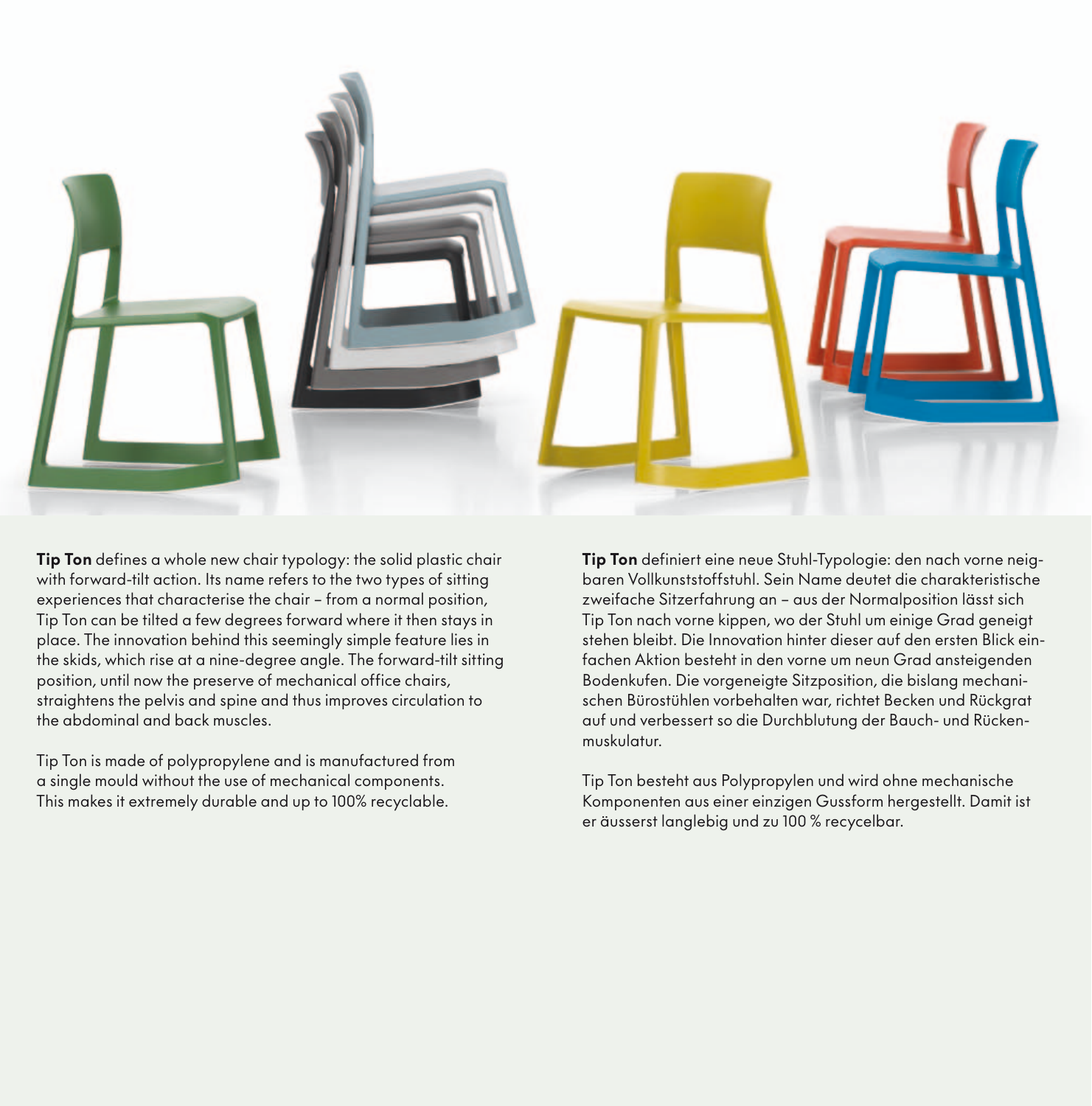Tip Ton définit une nouvelle typologie de siège : un siège inclinable vers l'avant, entièrement composé de matière synthétique. Son nom renvoie à l'expérience caractéristique de la position assise en deux temps –de la position normale, Tip Ton bascule vers l'avant pour adopter une position inclinée en avant de quelques degrés. L'innovation majeure permettant cette action a priori simple est une inclinaison de neuf degrés de la partie avant des patins du siège. La position assise inclinée vers l'avant, jusqu'alors uniquement offerte par les sièges de bureau mécaniques, redresse le bassin et la colonne vertébrale, améliorant ainsi la circulation sanguine dans les muscles abdominaux et dorsaux.

Tip Ton est composé de polypropylène et est fabriqué d'un bloc sans composantes mécaniques, ce qui le rend particulièrement durable et recyclable à 100 %.

Tip Ton define una nueva tipología de sillas: las sillas fabricadas completamente en material sintético y que, además, pueden inclinarse hacia adelante. Su propio nombre hace referencia a la doble característica de la postura de asiento: partiendo de su posición normal, Tip Ton puede inclinarse hacia adelante hasta quedar detenida en una posición inclinada algunos grados hacia el frente. La innovación responsable de esta acción aparentemente sencilla radica en la inclinación ascendente en 9° de la parte delantera de los patines. La postura de asiento inclinada hacia delante, cuyo uso hasta el momento se limitaba a las sillas mecánicas de oficina, endereza la pelvis y la columna vertebral, mejorando la circulación sanguínea de la musculatura del abdomen y la espalda.

Tip Ton se fabrica en polipropileno en un molde único y sin componentes mecánicos.Esto la hace extremadamente duradera y 100% reciclable.

Tip Ton definieert een nieuwe stoeltypologie: de naar voren kantelbare stoel, volledig uit kunststof. Zijn naam verwijst naar de typische dubbele zitervaring: vanuit de normale houding kan Tip Ton naar voren kantelen en blijft de stoel enkele graden gekanteld staan. De innovatie achter deze op het eerste gezicht eenvoudige beweging zit hem in de bodemglijplaat die vooraan negen graden oploopt. De iets naar voor gekantelde zithouding die tot nog toe voorbehouden was voor mechanische bureaustoelen, houdt het bekken en de ruggengraat recht en verbetert zo de doorbloeding van de buik- en rugspieren.

Tip Ton bestaat uit polypropyleen en wordt zonder mechanische onderdelen uit één enkele gietvorm vervaardigd. Zo is de stoel zeer duurzaam en voor 100% recycleerbaar.

Tip Ton definisce una nuova tipologia di seduta: la sedia interamente in materiale plastico reclinabile in avanti. Il suo nome allude alla caratteristica doppia esperienza di seduta – dalla posizione normale, Tip Ton può essere infatti flessa in avanti, posizione in cui la sedia si blocca rimanendo inclinata di alcuni gradi. L'innovazione che si cela dietro a questo sistema a prima vista così semplice risiede nella parte anteriore dei pattini, inclinata di nove gradi verso l'alto. La posizione reclinata in avanti, che era riservata finora alle sedie da ufficio meccaniche, raddrizza bacino e colonna vertebrale e migliora così la vascolarizzazione della muscolatura addominale e dorsale.

Tip Ton è costituita di polipropilene ed è prodotta senza componenti meccanici da un'unica fusione di materiale. È pertanto estremamente longeva e riciclabile al 100%.

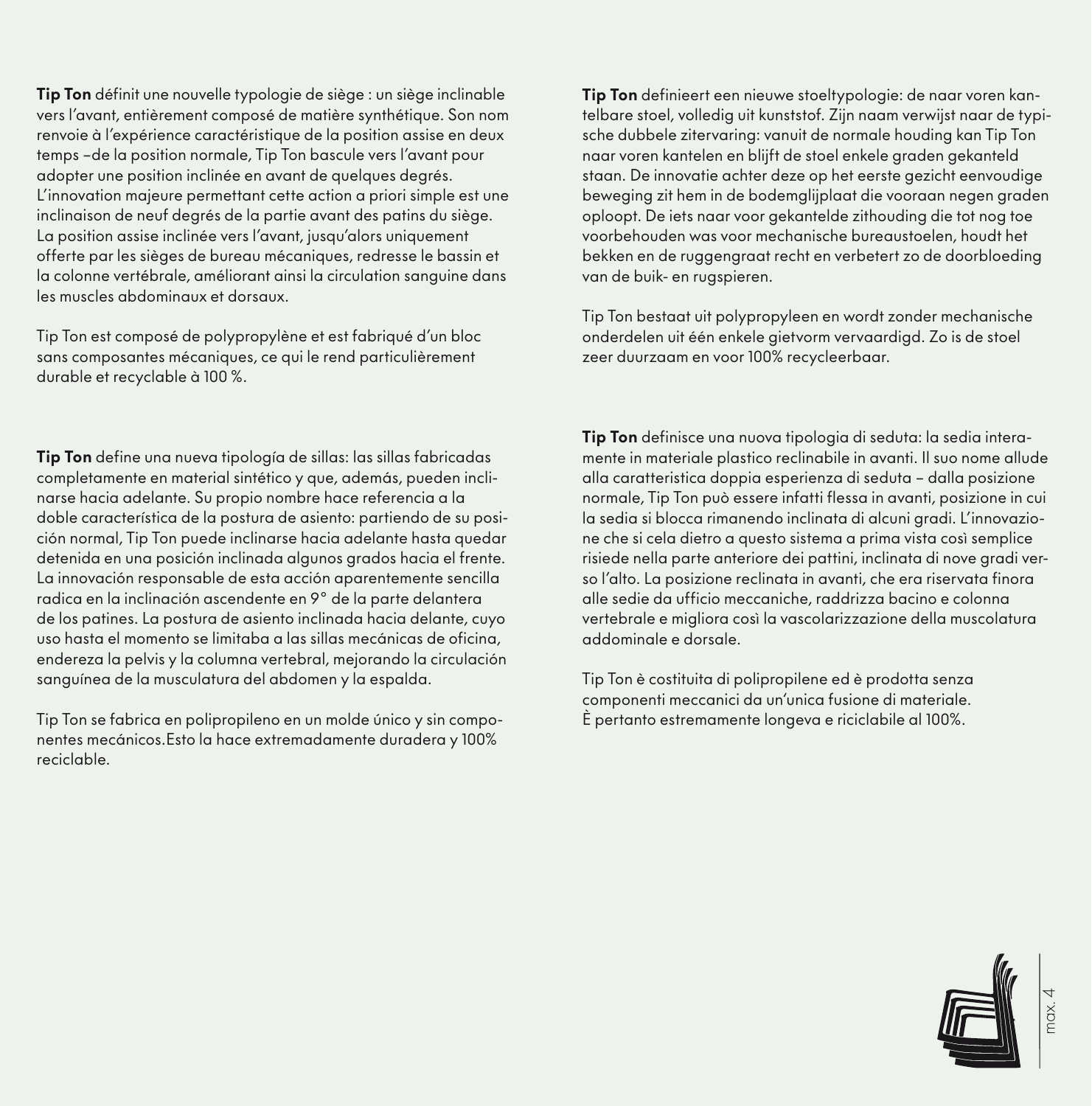## User information

Leaving the chair exposed to the sun for an extended period of time can result in changes in the colour. We recommend that the chair not be left in the sun longer than necessary.

Care instructions. Please use a damp cloth and a mild, neutral cleaning agent to treat stains on the plastic surfaces.

For other care instructions please contact your local retailer, and in the case of persistent stains a specialist company.

We recommend the use of environmentally friendly cleaning agents at all times.

In compliance with due diligence and the law your Tip Ton may be used as an office swivel chair only. Should it be used for other purposes there is an increased accident risk (e.g., use as a climbing aid).

#### Benutzerhinweise

Wird Tip Ton über einen längeren Zeitraum der Sonne ausgesetzt, kann sich die Farbe etwas verändern. Wir empfehlen, den Stuhl nicht länger als nötig der Sonne auszusetzen.

Pflegehinweise. Bitte verwenden Sie zur Behandlung von Flecken auf den Kunststoffflächen ein weiches feuchtes Tuch und ein mildes, neutrales Reinigungsmittel.

Für weitere Pflegehinweise wenden Sie sich bitte an Ihren Fachhandelspartner, bei hartnäckigen Flecken an einen Fachbetrieb.

Wir empfehlen grundsätzlich den Einsatz umweltfreundlicher Reinigungsmittel.

Ihr Tip Ton darf unter Beachtung der allgemeinen Sorgfaltspflicht und bestimmungsgemäss nur als Sitzmöbel benutzt werden. Bei anderweitigem Einsatz besteht ein erhöhtes Unfallrisiko (z.B. durch Verwendung als Aufstiegshilfe).

## Remarques d'utilisation

La couleur peut subir une légère modification si le siège est exposé longuement au soleil. Nous recommandons d'éviter une exposition prolongée du siège au soleil.

Conseils d'entretien. Nettoyez les taches sur votre surfaces synthétiques, à l'aide d'un chiffon doux humide et d'un détergent neutre et doux.

Pour de plus amples conseils d'entretien, adressez-vous à votre revendeur ; en cas de taches tenaces faites appel à un professionnel.

Nous préconisons l'utilisation de produits respectueux de l'environnement.

Réservez votre Tip Ton à une utilisation appropriée en tant que siège, en y apportant le soin nécessaire. Une utilisation inappropriée peut être cause d'accidents (par exemple si vous utilisez le fauteuil en tant qu'escabeau).

#### Advertencias para el usuario

Si la silla se deja al sol durante mucho tiempo, el color puede variar levemente. Recomendamos no dejar la silla al sol más tiempo del necesario.

Pautas de conservación. Para la eliminación de manchas en superficies de plástico utilice un trapo suave humedecido y un producto de limpieza neutro y suave.

Para más información sobre las pautas de conservación, diríjase a su distribuidor especializado y para manchas resistentes consulte a un especialista.

Como norma general, recomendamos utilizar productos de limpieza que no dañen el medio ambiente.

Su Tip Ton debe ser utilizado respetando las normas generales de seguridad y acorde con su definición como asiento. Si lo utiliza de modo diferente, el riesgo de accidente es elevado (por ejemplo, si lo utiliza para subirse sobre él).